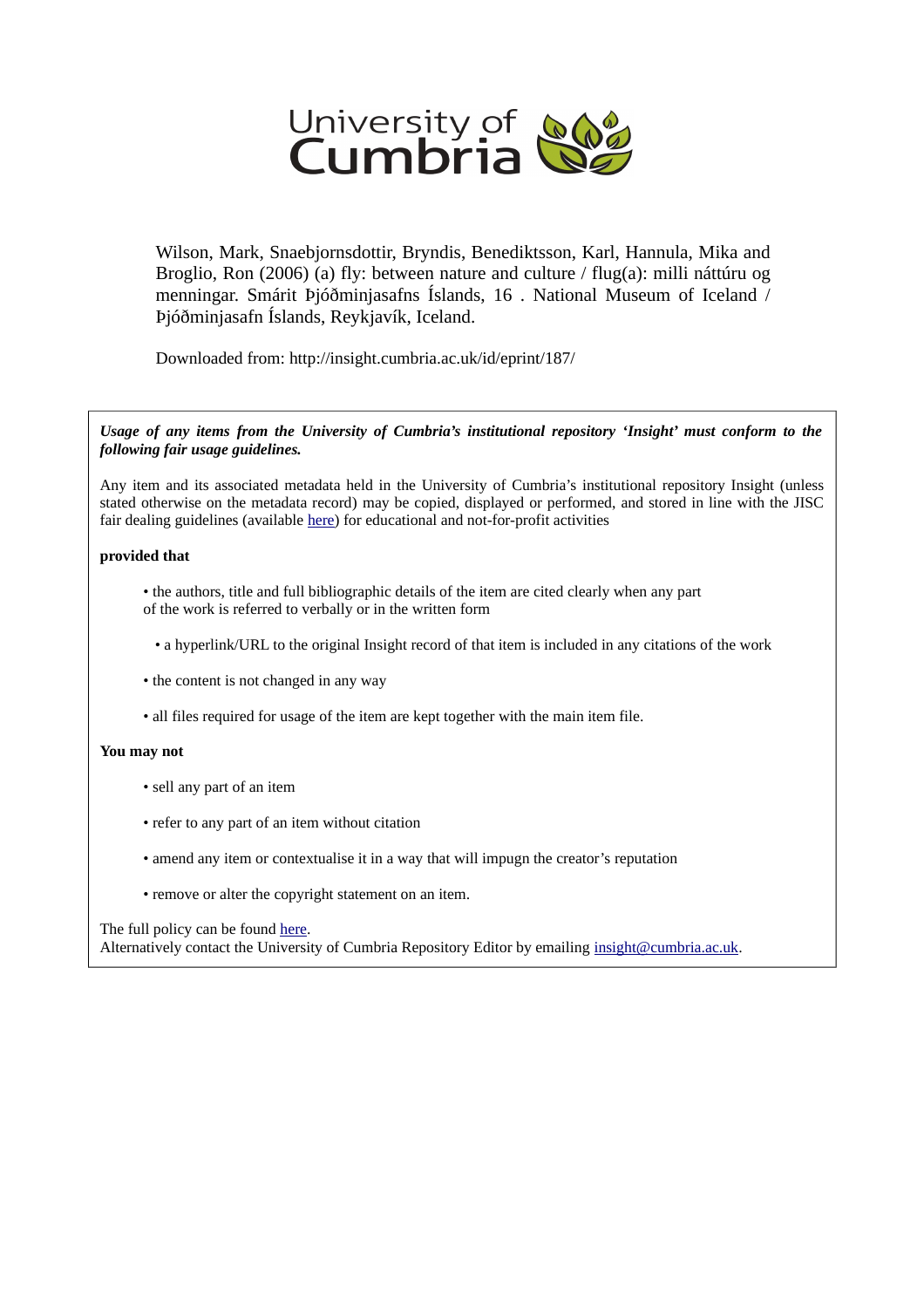*(a)fly* – *between nature and culture Snæbjörnsdóttir/Wilson*



## <http://snaebjornsdottirwilson.com/product/a-fly/>

*(a)fly* extends the artists cycle of projects examining human relationships to landscape and environment by way of observing the human/animal interface. In this instance they concentrated on domestic animals within an urban environment. The title (originally *a fly in my* soup), makes reference to an often awkward and sometimes problematic collision between culture and nature. By taking the city and even the domestic environment as the coalface of this exchange it staked out new ground for a reappraisal of the way we relate to the wider environment as revealed through this particular set of relationships.

The basic structure of the project is a survey, mapping pets in the inner city area of Reykjavik. Four ptarmigan hunters turned their guns on maps, at a distance of 50 metres thereby selecting specific residential properties within Reykjavík 101. The owners were contacted and from this process, pet owners in the area were identified. A key component of the project is a series of photographs taken of the environments (homes) of pets either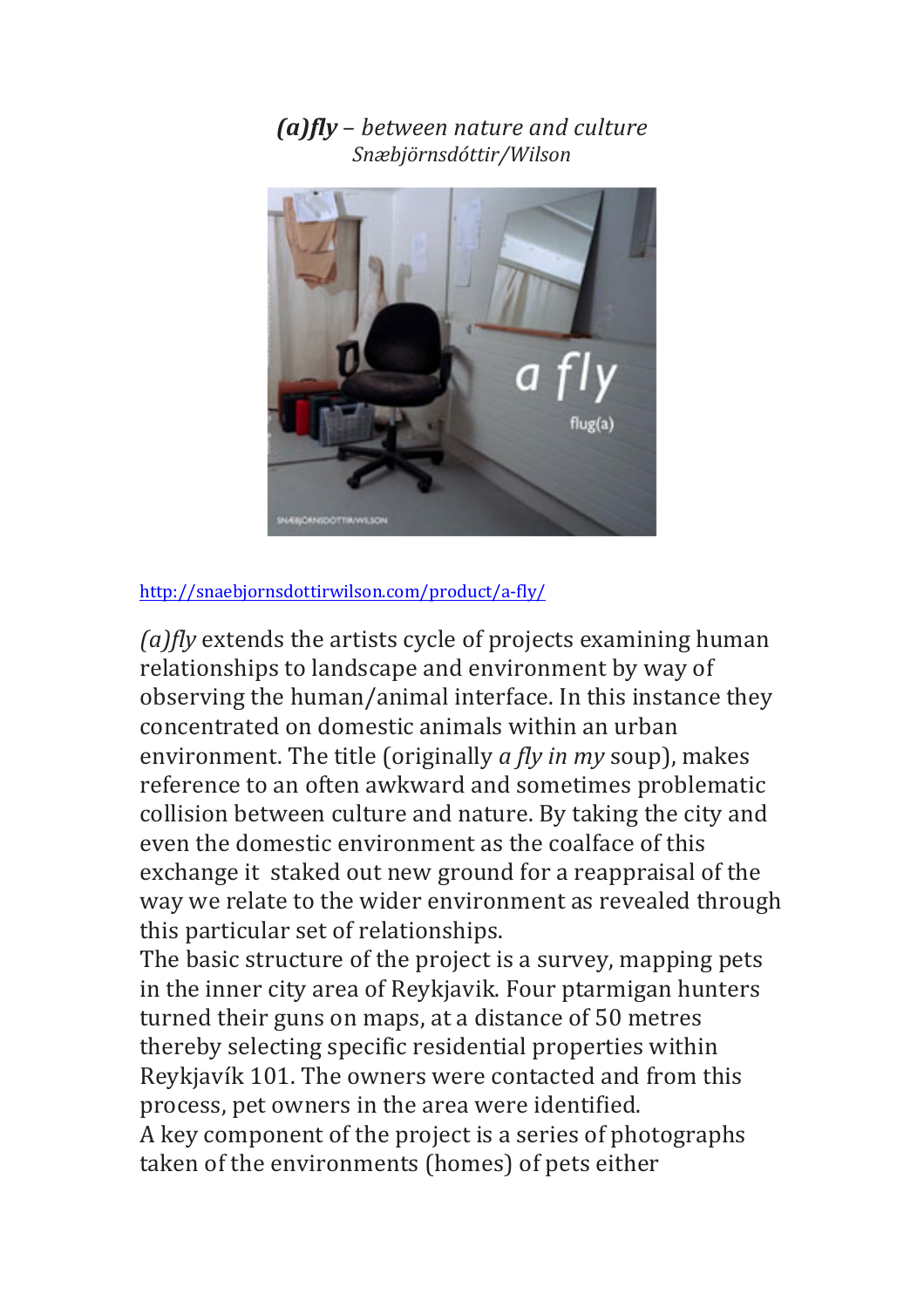constructed by owners or chosen by pets themselves within the environs of their hosts.

Our research found many restrictions and regulations related to the keeping of animals and pets in Reykjavík, some of which are very different from other cities that we know in the U.K. or USA. In Reykjavík at that time, dogs were technically forbidden by law. You can apply for a license (that costs approximately  $15,000$  ISK or  $£200$ ). With the license come obligations to micro-chip your dog, and show proof that it is wormed and vaccinated by a vet on a regular basis. Around this time a similar law was passed by the City Council in Reykjavík regarding the keeping of cats. Professor Ron Broglio, Department of English at ASU wrote the following about the project."...This same absence of the animal world is evident in the current project *a fly in my soup* as in other projects by Snæbjörnsdóttir/Wilson. In *(a)fly* [the artists] travelled to Iceland and photographed the space in peoples' homes where their animals dwell. It may be a dog bed, a cat corner, a fish bowl, etc. The photographs do not include the animal – only their setting. As with *nanoq*, the absence of the animal haunts their work. In this case, viewers must negotiate the (often oedipalized) human expectations of a pet with the question of what the animal perceives. There is an uncomfortable fit between the animal's residual space in the human's habitat and the photograph which makes the animal's place central. [They do not] photograph the well-kept family room or the front façade of the house; rather, they photograph corners and washrooms, stairs and ledges. Wilson and Snæbjörnsdóttir force the question, "From whose umwelt are we seeing this place?" No longer are we opening the animal up in order to name and know it. Rather, knowledge comes from the displacement of perspective and from the uncomfortable haunting provided by the surface of another world that lingers as a remainder in our own."